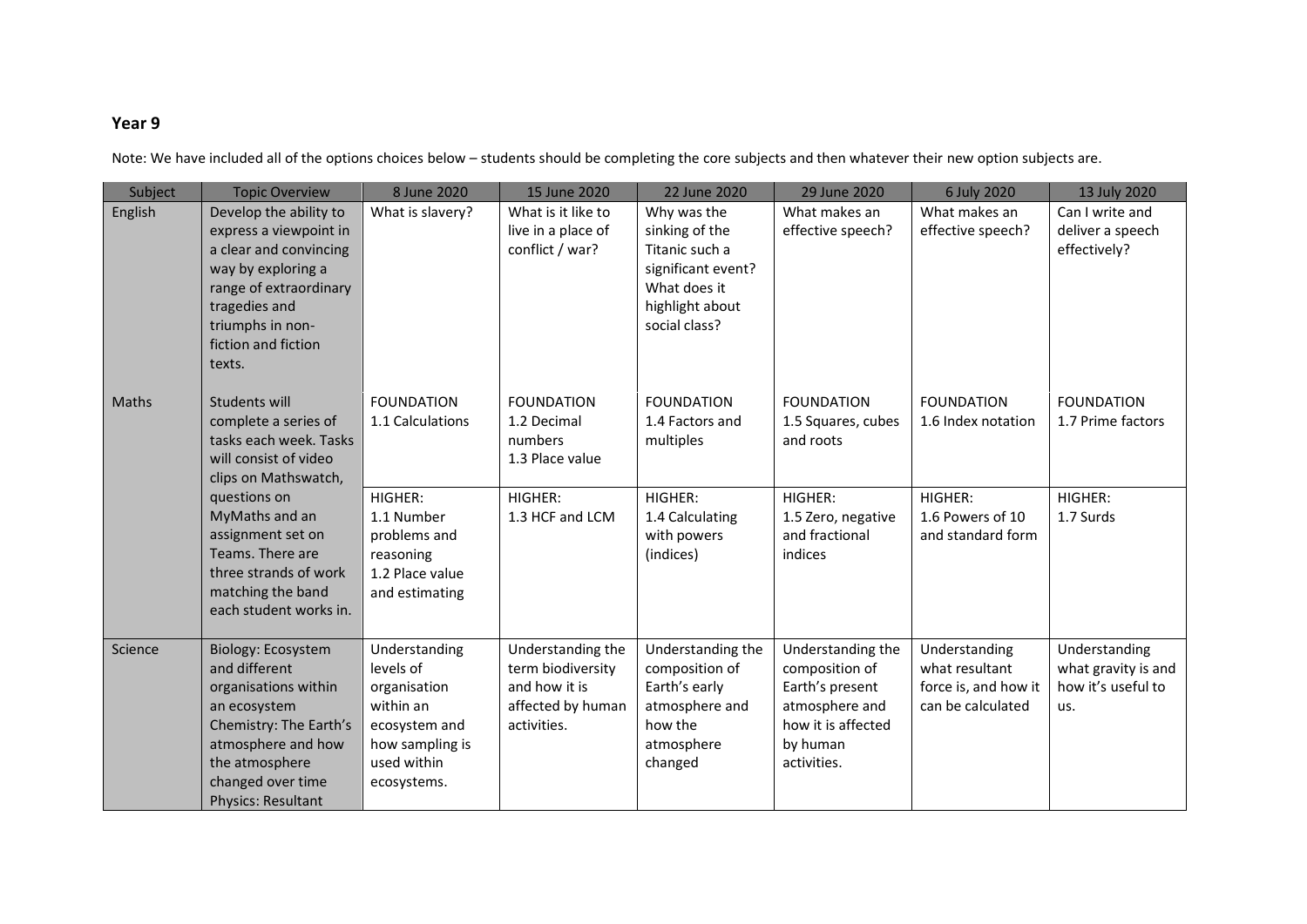|             | force and how objects<br>affect each other                                                                                                                                                          |                                                                                                 |                                                                                             |                                                                 |                                                                                                                                          |                                                                           |                                                                                  |
|-------------|-----------------------------------------------------------------------------------------------------------------------------------------------------------------------------------------------------|-------------------------------------------------------------------------------------------------|---------------------------------------------------------------------------------------------|-----------------------------------------------------------------|------------------------------------------------------------------------------------------------------------------------------------------|---------------------------------------------------------------------------|----------------------------------------------------------------------------------|
| History     | Introduction into GCSE<br>topic - America 1920-<br>1973. Focus on the<br>'Boom'                                                                                                                     | Understand why<br>the 1920s were<br>'roaring'                                                   | Understand how<br>the lives of women<br>changed during<br>the 1920s                         | Understand if<br>America was really<br>a land of<br>opportunity | Assess<br>understanding of<br>1920s America                                                                                              | Exam Skills-<br>Interpretation<br>questions                               | Exam Skills - Bullet<br>Point questions                                          |
| Geography   | Introduction to the<br>key topics and<br>concepts fundamental<br>to GCSE Geography.                                                                                                                 | Urban<br>Environments-<br>types of<br>settlements, their<br>functions and<br>changes over time. | Ecosystems - Part<br>1: Global biomes<br>and Part 2:<br>Tropical rainforest<br>(TRF) biomes | Ecosystems - Part<br>3: Hot desert<br>biomes                    | Development-<br>social, economic<br>and political<br>indicators to<br>measure<br>development in<br>countries<br>throughout the<br>world. | Natural hazards-<br>Part 1: Plate<br>tectonics and Part<br>2: Earthquakes | Natural hazards-<br>Part 3: Tropical<br>storms                                   |
| French      | Topic 1: Me, My<br>Family and Friends.<br>Using new words and<br>grammar in the<br><b>Present and Future</b><br>Tenses: Students will<br>be assigned 1 writing<br>and 1 speaking task<br>each week. | <b>Family Members</b>                                                                           | Family<br>Relationships                                                                     | Friendship                                                      | <b>Ideal Partner</b>                                                                                                                     | Marriage                                                                  | "IF" Scenarios                                                                   |
| Engineering | Understanding<br><b>Engineering materials</b><br>properties. Their<br>strengths, shaping,<br>joining and uses                                                                                       | Understanding the<br>difference<br>between ferrous<br>and non-ferrous<br>metals                 | Understanding the<br>difference<br>between<br>thermoplastics<br>and thermoset               | Other materials<br>used in<br>Engineering                       | The testing of<br>engineering<br>materials                                                                                               | Understand<br>modern<br>production<br>methods used in<br>engineering      | Complete a past<br>exam paper to<br>consolidate work<br>done this school<br>year |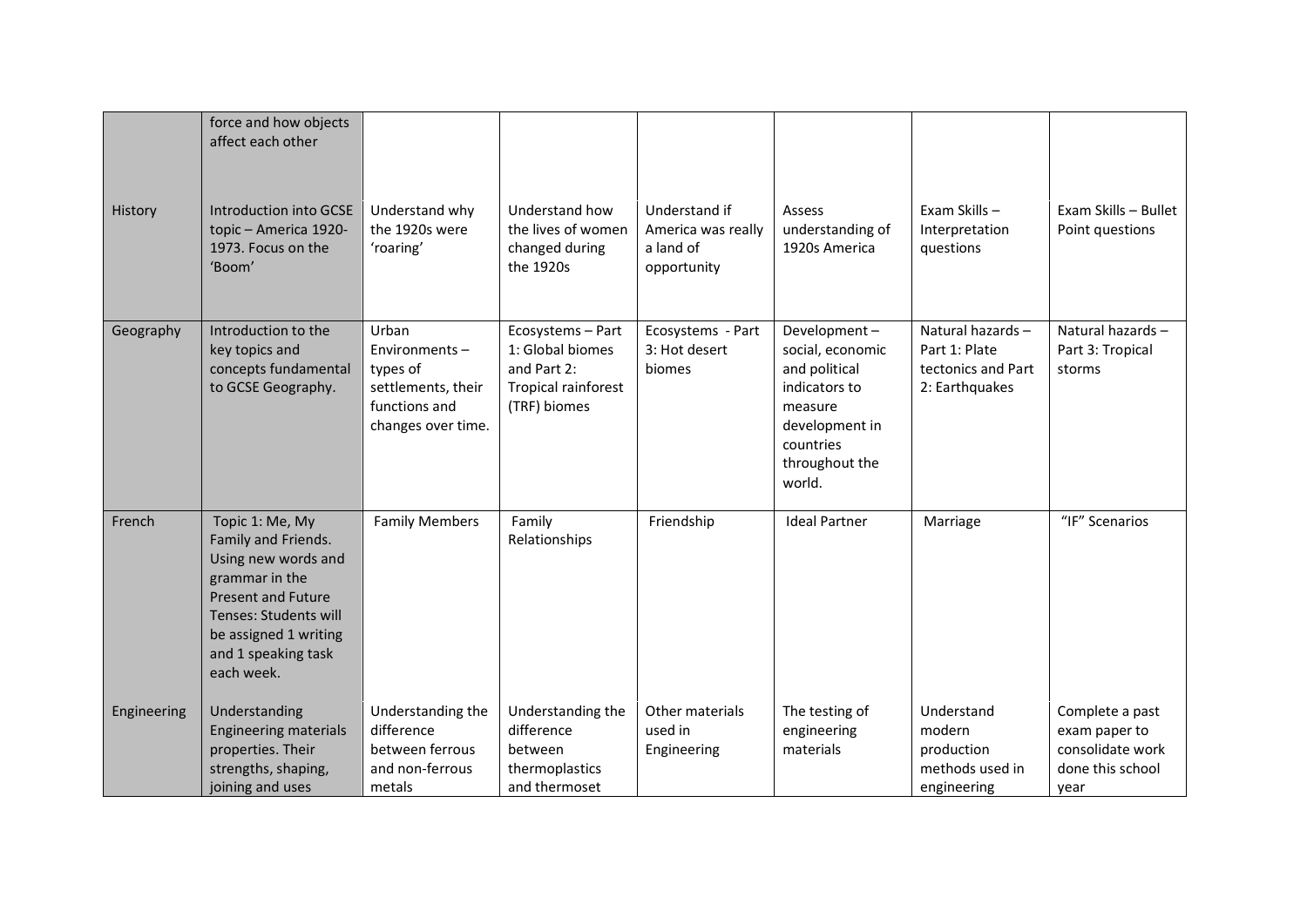|                          |                                                                                                                                                                                                                       |                                                                                                                                                               | plastic                                                                           |                                                                 |                                                  | environments                                                                    |                                                                                   |
|--------------------------|-----------------------------------------------------------------------------------------------------------------------------------------------------------------------------------------------------------------------|---------------------------------------------------------------------------------------------------------------------------------------------------------------|-----------------------------------------------------------------------------------|-----------------------------------------------------------------|--------------------------------------------------|---------------------------------------------------------------------------------|-----------------------------------------------------------------------------------|
| Construction             | Requirements for<br>elements of a building,<br>the characteristics,<br>properties, location,<br>features and<br>applications.                                                                                         | How buildings are<br>designed and<br>constructed                                                                                                              | Strength and<br>stability                                                         | How buildings<br>achieve their<br>required strength             | Fire resistance                                  | Thermal/sound<br>insulation                                                     | Sustainability                                                                    |
| Design and<br>Technology | Students will<br>undertake a single<br>'design and make'<br>activity, which will<br>arise from<br>investigating one of<br>three Contextual<br>Challenges set by AQA<br>at the end of the first<br>year of their GCSE. | Research and<br>analysis of the 3<br>contextual<br>challenges:<br>1. Multifunctional<br>living<br>2. Teenage<br>lifestyle<br>3. Nature and the<br>environment | Using research<br>decide on 1 of the<br>contextual<br>challenges for your<br>NEA. | Using initial<br>research to write<br>your own design<br>brief. | Identifying the<br>target market and<br>consumer | Researching<br>existing products<br>to inform design<br>ideas and<br>decisions. | Creating initial<br>ideas using<br>primary and<br>secondary<br>research.          |
| Film and<br>Media        | Introduction to Film<br>Language & Form                                                                                                                                                                               | Introduction to<br>Course &<br>Cinematography                                                                                                                 | Introduction to<br>Soundtrack &<br>independent film<br>project                    | Introduction to<br>Mise-En-Scene &<br>Performance               | Introduction to<br>Editing                       | How to analyse a<br>scene.                                                      | Introduction to<br><b>Narrative</b><br>Structure &<br>Feedback from<br>Assessment |
| Dance                    | Introduction to the<br>key vocabulary<br>needed to understand<br>choreography,<br>performance and<br>appreciation in GCSE<br>Dance.                                                                                   | Action, Space,<br>Dynamics and<br>Relationship                                                                                                                | Action, Space,<br>Dynamics and<br>Relationship                                    | <b>Dance Motif</b>                                              | Motif<br>development                             | <b>Mental skills</b>                                                            | Physical skills                                                                   |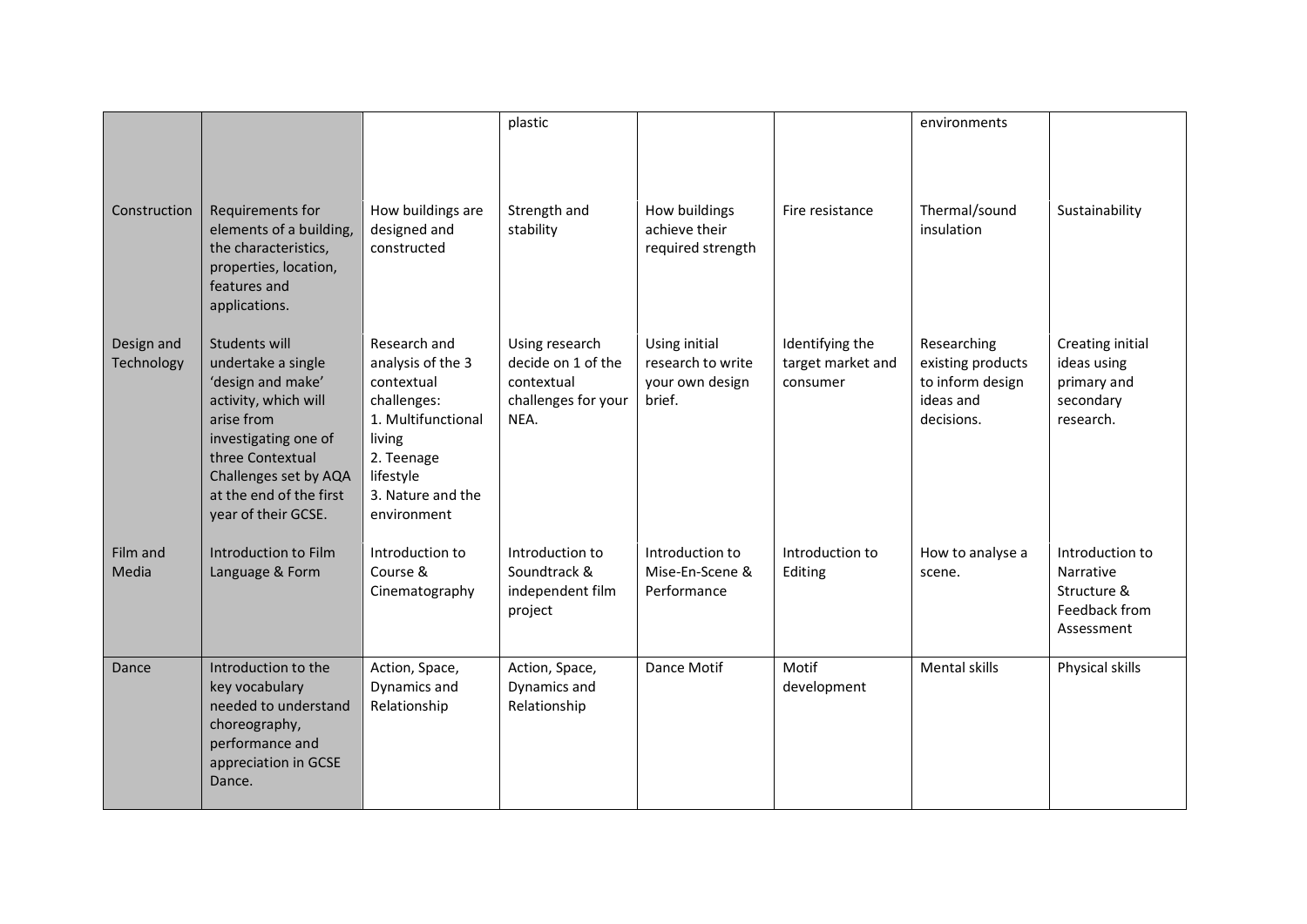| Physical<br>Education                          | Virtual Sports Day -<br>Complete a series of<br>challenges and<br>contribute to your<br>community score                                                                              | <b>Sprint Challenge</b>                                                                                               | Coordination<br>Challenge                                                                                                            | Muscular<br>Endurance<br>Challenge                                                                                                   | Power Challenge                                                                                                                         | <b>Agility Challenge</b>                                                                                                                                                 | Cardio Challenge                                                                                                                            |
|------------------------------------------------|--------------------------------------------------------------------------------------------------------------------------------------------------------------------------------------|-----------------------------------------------------------------------------------------------------------------------|--------------------------------------------------------------------------------------------------------------------------------------|--------------------------------------------------------------------------------------------------------------------------------------|-----------------------------------------------------------------------------------------------------------------------------------------|--------------------------------------------------------------------------------------------------------------------------------------------------------------------------|---------------------------------------------------------------------------------------------------------------------------------------------|
| <b>Music</b>                                   | Begin to develop your<br>knowledge of working<br>in the Music Industry                                                                                                               | Who Wants to be<br>a Millionaire?<br>Develop your<br>knowledge of job<br>roles within the<br>Music Industry           | Identify the<br>instrument<br>Develop your<br>knowledge of<br>musical<br>instruments                                                 | Identify different<br>genres of Music<br>Develop your<br>knowledge of<br>different genres of<br>Music                                | Identify different<br>promotional<br>techniques<br>Develop your<br>knowledge of<br>promotional<br>techniques.                           | Have I got News<br>for you?<br>Develop your<br>knowledge of job<br>roles within the<br>Music Industry                                                                    | Revision<br>Develop your<br>revision skills and<br>your knowledge of<br>the Music<br>Industry.<br>Exam                                      |
| Sports<br><b>Studies</b>                       | <b>OCR Cambridge</b><br><b>National Sports</b><br>Studies. In this unit of<br>work, you will explore<br>skills, tactics,<br>strategies and ways to<br>improve sports<br>performance. | Go to<br>www.tcape.co.uk<br>watch the<br>instruction video<br>and complete the<br>task on developing<br>sports skills | Go to<br>www.tcape.co.uk<br>watch the<br>instruction video<br>and complete the<br>task on tactics and<br>strategies used in<br>sport | Go to<br>www.tcape.co.uk<br>watch the<br>instruction video<br>and complete the<br>task on identify<br>ways to improve<br>performance | Go to<br>www.tcape.co.uk<br>watch the<br>instruction video<br>and complete the<br>task on identifying<br>ways to improve<br>performance | Go to<br>www.tcape.co.uk<br>watch the<br>instruction video<br>and complete the<br>task on developing<br>a training<br>programme that<br>will help develop<br>performance | Go to<br>www.tcape.co.uk<br>watch the<br>instruction video<br>and complete the<br>task on<br>justification of<br>your training<br>programme |
| <b>GCSE Art</b><br>and Design<br>(Mr Clifford) | <b>GCSE Prep: Natural</b><br>form project starting<br>point                                                                                                                          | Introduction to the<br>subject.<br>Spider diagram of<br>natural form and<br>artist research                           | Introduction to<br>photography<br>aspect of project                                                                                  | Continue to<br>capture a range of<br>different<br>photographs                                                                        | Primary source<br>drawings<br>(minimum of 3<br>high quality<br>sustained images)                                                        | Primary source<br>drawings<br>(sustained<br>presentation with<br>annotations)                                                                                            | Secondary source<br>drawings from<br>photographs                                                                                            |
| <b>GCSE</b><br>Photography<br>(Mr Birch)       | Understand the basic<br>theory of a Digital<br>camera and the<br>effects it can produce.                                                                                             | Understand the<br>Marking structure<br>of the course.                                                                 | <b>Access GCSE</b><br>photography<br><b>BiteSize and take</b><br>the test.                                                           | Understand the<br>term viewpoint<br>and gather<br>example images.                                                                    | Understand the<br>term composition<br>and gather<br>example images                                                                      | Understand the<br>term aperture and<br>gather example<br>images.                                                                                                         | Understand the<br>term depth of field<br>and shutter speed<br>and gather<br>example images.                                                 |